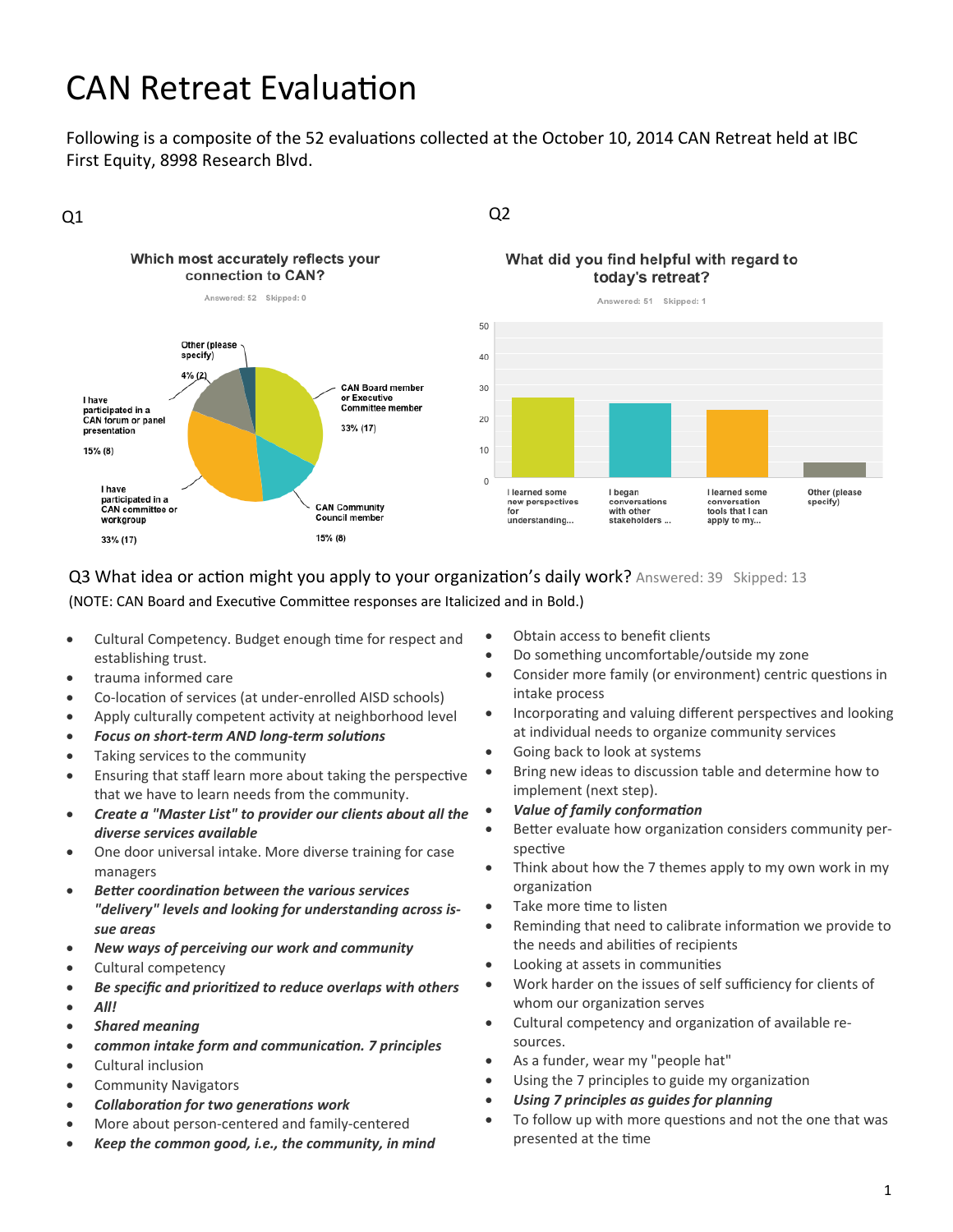

#### What is your level of satisfaction with this retreat?

## Q5 What did you value most about the event? Answered: 46 skipped:6

(NOTE: CAN Board and Executive Committee responses are Italicized and in Bold.)

- Very well planned. Not the same old template for a retreat!
- engaging with other people
- Networking/connections
- Report outs
- *Diverse perspecƟves*
- *Networking with service organizaƟons*
- Meeting others and listening
- *Great organizaƟon!*
- Working with those that have different approaches
- *Involvement of many. Learning from others.*
- Brain power
- Networking
- *Ashton's talk about cultural competency*
- *Hearing many perspecƟves*
- Launching discussion off of previously developed work
- *FoundaƟonal presentaƟon on cultural competency*
- Recognizing the conversations
- *ConnecƟng with the community leaders*
- *PerspecƟve ‐ great in the room, now how to carry it 24/7!*
- *Structure*
- Big ideas
- *Open communicaƟon*
- Open minded ‐ felt we could think freely.
- *Talking to decision makers*
- The think tanks
- How Stephanie N. brought it all together
- The time and space to brainstorm big ideas with community partners
- The shared learning and feedback
- Conversations and different viewpoints
- Table discussion and report outs
- *InteracƟon through mulƟple views and personal interac‐ Ɵon*
- Variety of perspectives
- Cultural competency exercise
- Conversations outside my own field
- The facilitated exercise
- Framework of wolf/bear/eagle/turtle was interesting
- Listening to others
- Face to face opportunities to visit with other movers and shakers in agencies working and providing services neces‐ sary to community members to survive and prosper
- Collaboration and Conversation
- We may use different words, but a common understanding and compassion for people we serve
- Meeting other people who are working for the underserved in our community
- *Exposure to other perspecƟves and experiences*
- I appreciated the focus on values
- *Opening exercise*
- the invitation and opportunity to work and learn together
- interaction and input